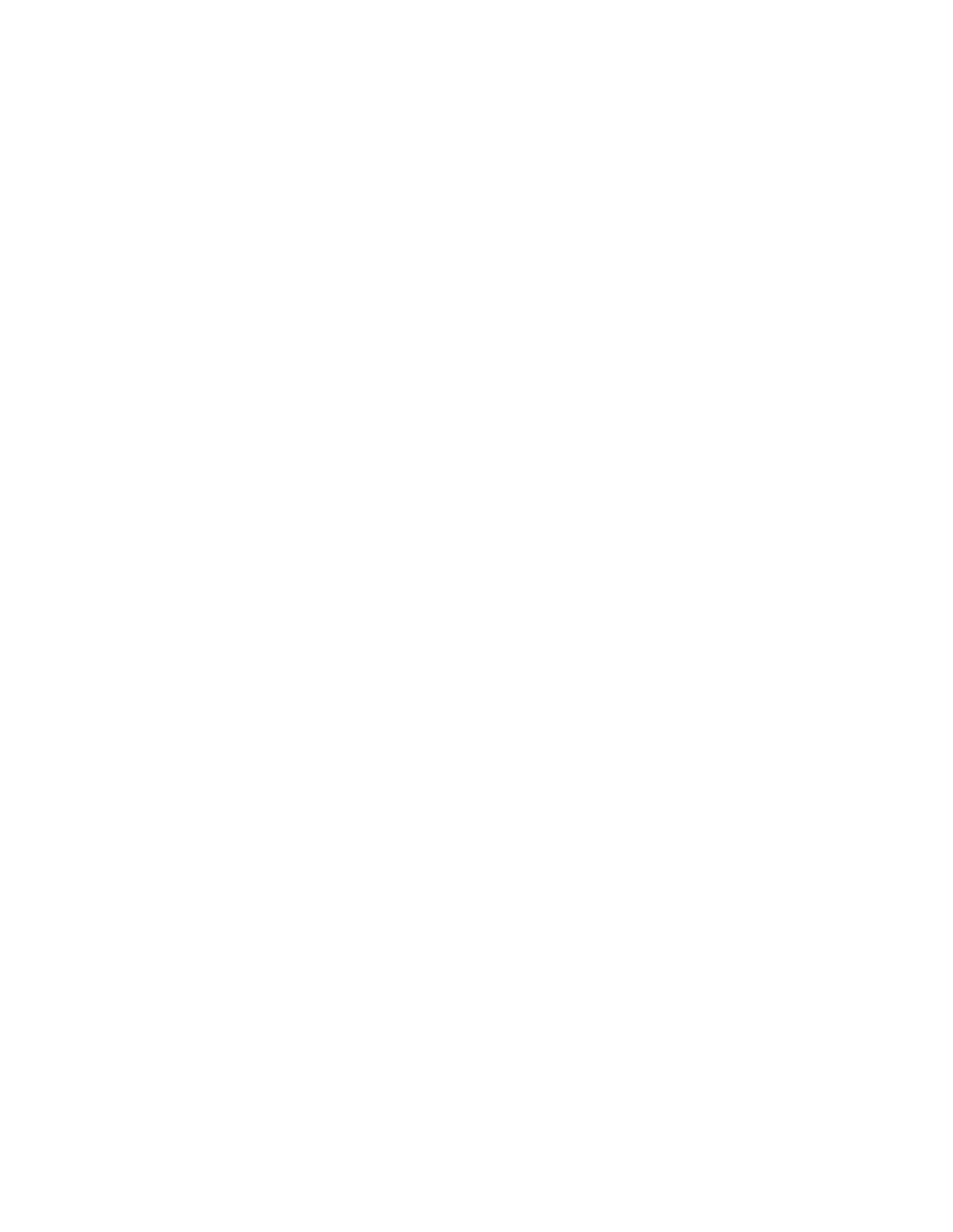



# Glossary of Terms

# **ACN - Aircraft Classification Number:**

Aircraft Classification Numbers (ACN) are numbers expressing, in ICAO terminology, the relative effect of an aircraft on a pavement. The use of ACN-PCN method of reporting pavement strength is described in ICAO Annex 14. The ACN should not exceed PCN for unrestricted operations.

### **Active Runway:**

Any runway currently being used for takeoff or landing. When multiple runways are used, they are all considered active runways. When an aircraft is landing or taking off on an airport surface other than a runway, the direction of flight will determine the active runway.

# **Aerodrome:**

Any area of land, water (including the frozen surface thereof) or the supporting surface used or designed, prepared, equipped or set apart for use either in whole or in part of the arrival and departure, movement or servicing of aircraft and includes any buildings, installations and equipment in connection therewith.

**Certified** – a certified aerodrome is subject to inspection and must be operated in accordance with an Airport Operations Manual. Certifications are available only to aerodromes that are located within the built-up area of any city, town or other settlement; or is used by a CAR part 701, 704 or 705 air carrier for a scheduled service for the transport of passengers; or in the public interest; or if the operator wants it to be certified (at the cost of the operator).

**Registered** – registered aerodromes provide the Minister with information respecting the location, markings, lighting, use and operations of the aerodrome, and publish its information in the *Canada Flight Supplement* or the *Water Aerodrome Supplement* as applicable.

**Non- Registered** – non-registered aerodromes are generally for private use and not open or maintained for public use.

# **Airport Improvement Fee (AIF)**:

A passenger charge levied on a departing passenger by the airport. In Canada these are normally collected by the airline at time of ticket sale

# **Aeronautical Information Publication (AIP):**

A publication issued by or with the authority of a state and containing aeronautical information of a lasting character essential to air navigation.

# **Air Carrier:**

An entity that undertakes directly, by lease, or by other arrangement, to engage in air transportation. More specifically the commercial system of air transportation comprising a range of operators, including but not limited to, large certificated air carriers, small certificated air carriers, commuter air carriers and on-demand air taxis.

# **Aircraft Movement:**

A take-off, landing, or simulated approach by an aircraft:

**Itinerant Movement** – Movements proceeding to or arriving from another location; or leaves the aerodrome traffic circuit but will be returning to land. Includes all fixed wing runway movements and helicopter operations.

**Local Movement** Local aircraft are considered as aircraft which remain in the circuit or in the vicinity of the airport and will return to the airport without landing elsewhere.

#### **Airport:**

An aerodrome for which an airport certificate is in force.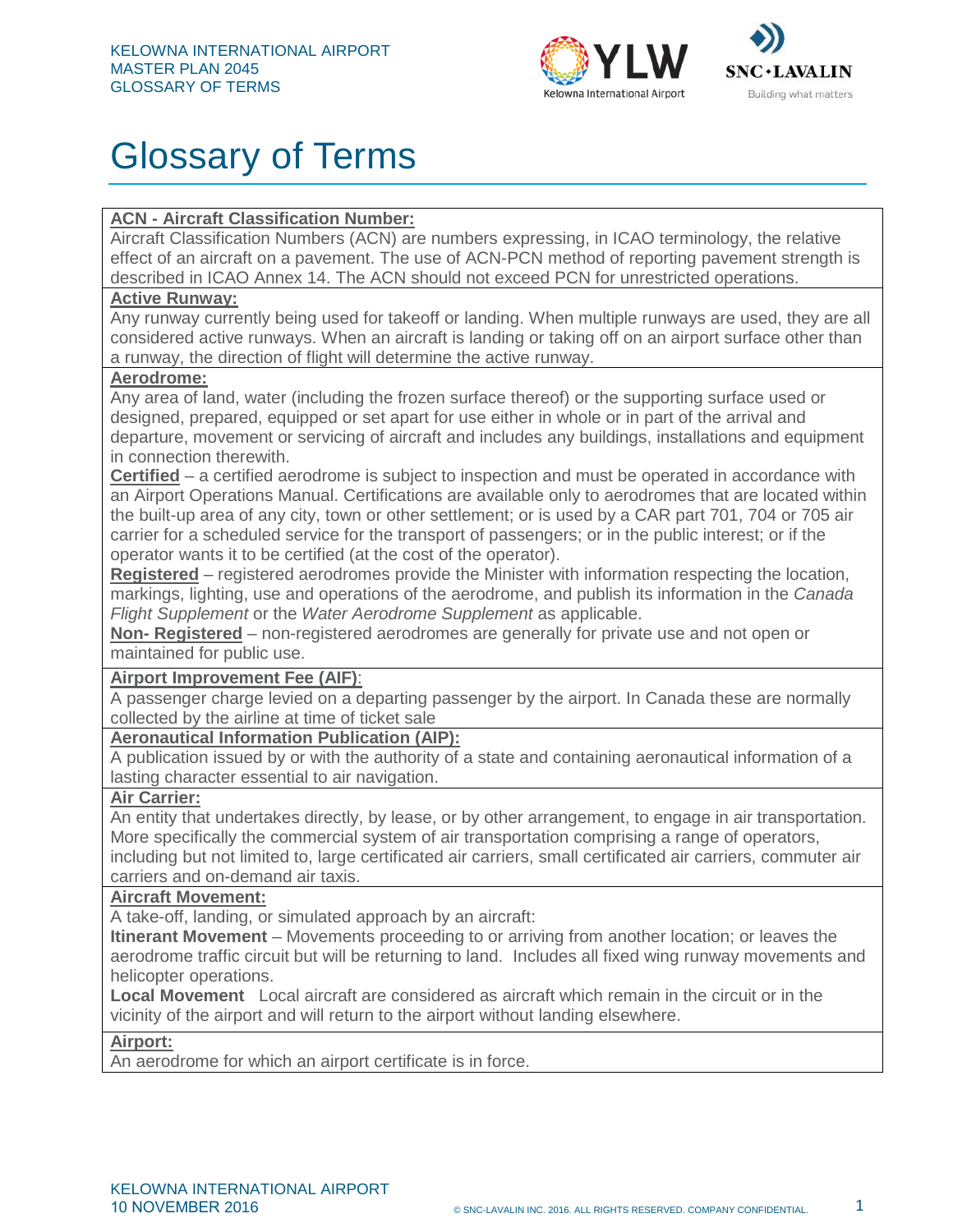



### **Air Taxi:**

An aircraft operator who conducts services for hire in an aircraft with 30 or fewer passenger seats and a payload capacity of 7,500 pounds or less. An air taxi company provides 'seats on demand'. For example, instead of chartering an aircraft, a customer purchases a seat on a private jet.

# **ALR - Aircraft Load Rating:**

Aircraft Load Ratings (ALR) are numbers, using the Transportation Canada system, which express the relative effect of an aircraft loading on a pavement. ALR have been assigned to present day aircraft at their maximum and minimum operating weights and at specific tyre pressures. ALRs are expressed on a scale from 1 (least demanding aircraft) to 12 (most demanding aircraft). The ALR should not exceed the pavement load rating (PLR) for unrestricted aircraft operations.

#### **ANSP - Air Navigation Service Provider:**

A provider of air traffic control services, such as NAV CANADA, or NATS-UK. Can be governmentowned, but increasingly are private entities

#### **Aircraft Planning Code (APC):**

Coding of aircraft according to wingspan or outer main gear wheel span) in accordance with TP312  $4<sup>th</sup>$  Ed. and ICAO guidelines:

Code A: Wingspan up to but not including 15 m and outer main gear wheel span up to but not including 4.5 m. (includes small Piston Engine Aircraft such as PA-31 or Beech Baron).

Code B: Wingspan of 15 m up to but not including 24 m and outer main gear wheel span of 4.5 m up to but not including 6 m. Includes aircraft such as the E125, BE1900 or Metroliner.

Code B+: Wingspan of 15 m up to but not including 24 m and outer main gear wheel span of 4.5 m up to but not including 6 m. The B+ designation includes the RJ and Large Turboprop such as CRJ, CR7, E145 or Q400.

Code C: Wingspan of 24 m up to but not including 36 m and outer main gear wheel span of 6 m up to but not including 9 m. Includes jet engine aircraft such as 737, 320 or E190.

Code D: Wingspan of 36 m up to but not including 52 m and outer main gear wheel span of 9 m up to but not including 14 m. Includes large aircraft such as 757 or 767.

Code E: Wingspan of 52 m up to but not including 65 m and outer main gear wheel span of 9 m up to but not including 14 m. Includes larger aircraft such as 757 and 767.

Code F: Wingspan of 65 m up to but not including 80 m and outer main gear wheel span of 14 m up to but not including 16 m. Includes large aircraft such as A380.

#### **Approach Surface:**

An imaginary inclined plane that extends upward and outward from each end of a runway strip. The intention of this surface is to protect against obstacles that penetrate into the airspace along the final approach path and that could pose a threat to the safety of approaching aircraft.

#### **Apron:**

Part of an aerodrome, other than the manoeuvring area, intended to accommodate the loading and unloading of passengers and cargo, the refuelling, servicing, maintenance and parking of aircraft, and any movement of aircraft, vehicles and pedestrians necessary for such purposes.

# **ATB - Air Terminal Building:**

An installation provided with the facilities for loading and unloading aircraft and the in-transit handling of traffic (passengers, cargo and mail) which is moved by aircraft.

# **ATC - Air Traffic Control:**

A facility established on an airport to provide air traffic control services on and in the vicinity of that airport; a structure containing facilities for the control of airport traffic, including the movement of aircraft, vehicles and pedestrians in the manoeuvring areas, as well as aircraft in flight. This structure may be associated with an air terminal building or an operational building or it may be a freestanding structure.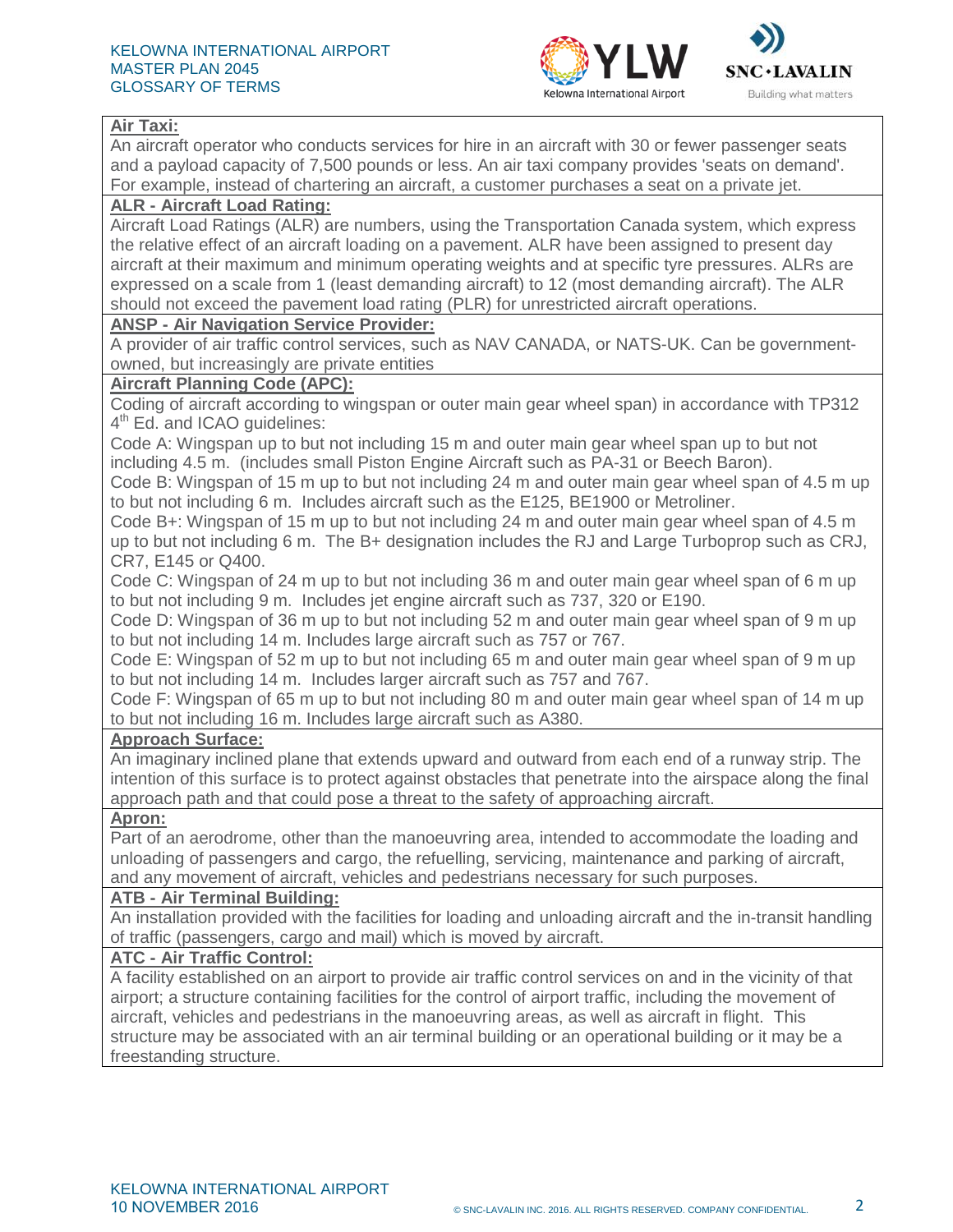



# **AWOS - Automated Weather Observing System:**

A system consisting of automated [sensor](https://en.wikipedia.org/wiki/Sensor) suites which are designed to serve [aviation](https://en.wikipedia.org/wiki/Aviation) and [meteorological](https://en.wikipedia.org/wiki/Meteorology) observing needs for safe and efficient aviation operations, [weather forecasting](https://en.wikipedia.org/wiki/Weather_forecasting) and [climatology.](https://en.wikipedia.org/wiki/Climatology)

# **Blast Fence:**

A safety device that redirects the high energy exhaust from a [jet engine](https://en.wikipedia.org/wiki/Jet_engine) to prevent damage and injury. The structure must be strong enough to withstand heat and high speed air streams as well as dust and debris carried by the turbulent air.

# **Canadian Border Services Agency (CBSA):**

A federal institution that is responsible for ensuring the security and prosperity of Canada by managing the access of people and goods to and from Canada.

# **Baggage Handling System (BHS):**

A system comprised of motorized conveyors designed to transport baggage from check-in desk locations to baggage make-up facilities and to transport baggage from drop-off locations to baggage claim devices.

#### **Bridge or Airbridge:**

A mechanical device that provides a connection between aircraft and terminal building within a controlled environment.

#### **Business Aviation:**

Non-airline civil aircraft operations, including fractional and corporate flying, but not including personal aviation.

# **Canadian Aviation Regulations:**

A compilation of regulatory requirements designed to enhance safety and the competitiveness of the Canadian aviation industry. They correspond to the broad areas of aviation which Transport Canada, Civil Aviation is mandated to regulate (e.g., personnel, licensing, airworthiness, commercial air services etc).

# **Canada Air Pilot (CAP):**

The Canada Air Pilot contains aeronautical information that is specifically pertinent to the arrival or departure portion of flight instrument approach procedures, standard instrument departure procedures and noise abatement procedures. It is published under the authority of the Minister.

# **Canadian Aviation Regulations (CARS):**

A compilation of regulatory requirements designed to enhance safety and the competitiveness of the Canadian aviation industry. They correspond to the broad areas of aviation which Transport Canada, Civil Aviation is mandated to regulate (e.g., personnel, licensing, airworthiness, commercial air services etc.).

# **Category 1 Minima:**

Minima for a Category I precision approach as set out in the Canada Air Pilot or the operations manual of an operator.

# **Canada Flight Supplement (CFS):**

The Canada Flight Supplement is a joint civil/military publication. It contains information on Canadian and North Atlantic Aerodromes and is used as a reference for the planning and safe conduct of air operations. It is used to supplement enroute charts and the Canada Air Pilot.

# **Charter Airline:**

The transportation of passengers and/or goods by aircraft where a person other than the air carrier operating the aircraft, or its agent, contracts for a block of seats or a portion of cargo capacity for that person's own use or for resale, in whole or in units, to members of the public. The entire capacity of the aircraft is disposed of in this manner.

# **Charter Flight:**

When an entire aircraft, typically the entire aircraft, is hired for a trip.

# **Civil Aviation:**

All non-military flights.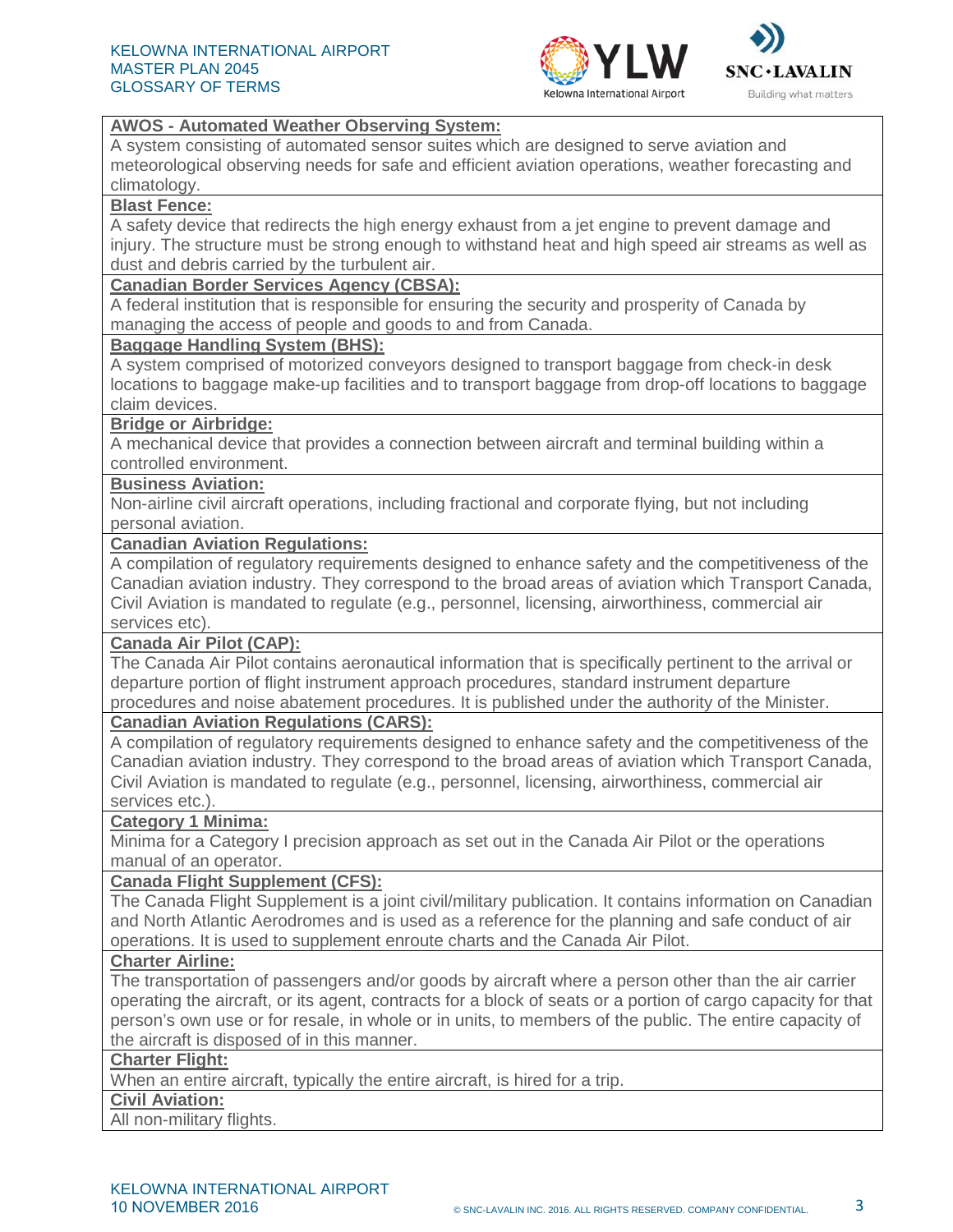



# **Clearway:**

A defined rectangular area on the ground or water under the control of the appropriate authority selected or prepared as a suitable area over which an airplane may make a portion of its initial climb to a specified height.

# **Combined Operations Building (COB):**

A term used locally to identify the building complex housing operations, equipment and personnel associated with airport maintenance and airport fire and rescue.

#### **Connecting Flight:**

A flight requiring passengers to change aircraft and/or airlines at an intermediate stop, wherein the previous flight segment had a different flight number.

#### **Corporate Aviation:**

A sector of the Canadian economy comprising scheduled and non-scheduled passenger and cargo airlines, aviation manufacturers, airport and aircraft service providers (including government services) and air cargo service providers.

#### **Declared distances:**

**Take-off run available (TORA):** The length of runway declared available and suitable for the ground run of an aeroplane taking off.

**Take-off distance available (TODA):** The length of the take-off run available plus the length of the clearway, if provided.

**Accelerate-stop distance available (ASDA):** The length of the take-off run available plus the length of the

Stopway, if provided.

**Landing distance available (LDA):** The length of runway which is declared available and suitable for landing.

**Deregulation:**

The term commonly used in referring to the Airline Deregulation Act of 1978, this ended U.S. government regulation of passenger airline routes and rates. A similar pull back from over-regulation of aviation in Canada began in the 1980's.

# **Economic Impact:**

With regard to a specific industry or sector, the sum of first-level, direct and indirect (i.e., sales, revenue, output), and induced (purchases required to produce the sales or output and household spending by the industry's employees) impacts. In the case of commercial aviation, primary impacts on the Canadian economy are related to: airlines and supporting services; aircraft, engines and parts manufacturing; and air visitor travel and other trip-related expenditures.

#### **Enplaned and Deplaned:**

E/D passengers leave or board an aircraft at an airport and include all O-D passengers plus those who connect to or from other flights.

#### **Enplanement:**

One (originating or connecting) passenger, boarding an aircraft, with a unique flight coupon.

# **FBO - Fixed Base Operator:**

Private operator located on the airport, providing space (including hangars) and other services, primarily general and business aviation related.

# **Fleet Mix:**

The various types of aircraft operating at an airport or in a region. Generally classified on the basis of weight and engine type.

# **Flight Service Station (FSS):**

An aeronautical facility providing mobile and fixed communications, flight information, search and rescue alerting, and weather services to pilots and other users.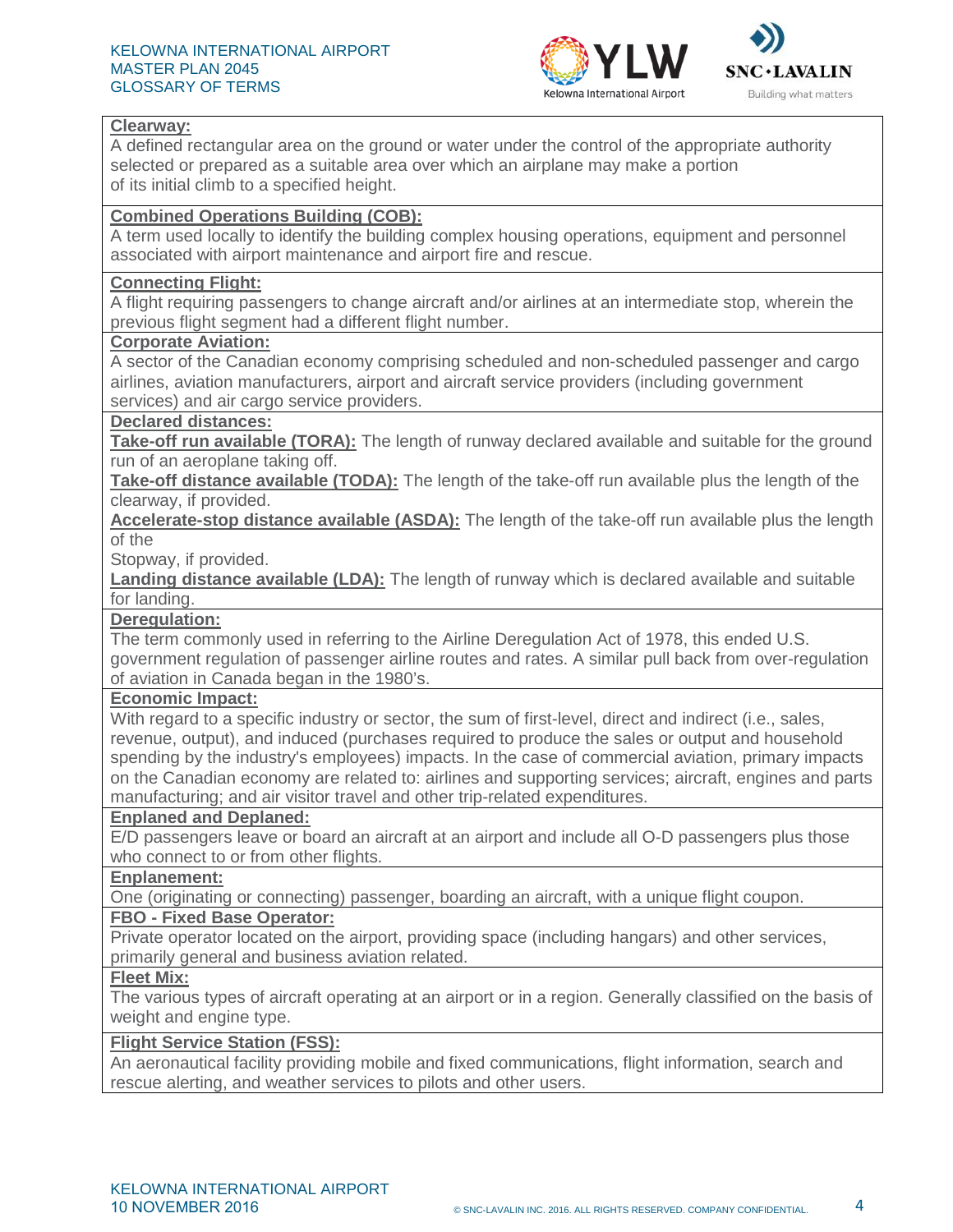



### **Gate:**

Generally the passenger access point to/from the aircraft at the passenger Air Terminal Building. May be associated with an [airbridge.](https://km.snclavalin.com/coe/Airport/Pages/Bridge-or-Airbridge.aspx)

# **General Aviation (GA):**

All aviation, other than military, and scheduled and charter air transport (airlines), including privately owned light single-engine aircraft for recreational flying (personal aviation), as well as business jets, rotorcraft and other types of equipment for such commercial activities (business aviation) as newsgathering, pipeline patrol, emergency medical flights, crop- dusting, agricultural application, flight training, shipping, surveying, air taxi, corporate flying, emergency transport, policing and firefighting.

# **Groundside:**

That area of an aerodrome not intended to be used for activities related to aircraft operations and to which the public normally has unrestricted access. Also called "Landslide" interchangeably.

# **Hold Baggage Screening (HBS):**

Part of the BHS where passengers checked bags are screened by EDS machines

# **International Air Transport Association (IATA)**:

Supports aviation with global standards for airline safety, security, efficiency and sustainability. **International Civil Aviation Organization (ICAO):**

A specialized agency of the United Nations, having its headquarters in Montréal, the objective of which is to develop the principles and techniques of international air navigation and transportation and foster planning and development of international civil air transport.

# **Instrument Approach Procedure (IAP):**

A procedure for an instrument approach to a runway or aerodrome determined by the pilot- incommand of an aircraft on the basis of the information specified in the Canada Air Pilot for an IFR approach to that runway or aerodrome.

# **Instrument Flight Rules (IFR):**

A set of rules governing the conduct of flight under instrument meteorological conditions. Aircraft flying IFR depend on ATC to monitor air traffic activity in the surrounding airspace. ATC provides separation from other aircraft operating under IFR rules and from VFR aircraft in Class B airspace.

# **Instrument Landing System (ILS):**

A radio navigation system which provides aircraft with horizontal and vertical guidance just before and during landing and, at certain fixed points, indicates the distance to the reference point of landing.

**ILS Category I** – An ILS approach procedure which provides for approach to a height above touchdown of not less than 200 feet and with runway visual range of not less than 1,800feet. **ILS Category II** – An ILS approach procedure which provides for approach to a height above touchdown of not less than 100 feet and with runway visual range of not less than 1,200feet. **ILS Category III** - (1) IIIA - An ILS approach procedure which provides for approach without a decision height minimum and with runway visual range of not less than 700 feet. (2) IIIB - An ILS approach procedure which provides for approach without a decision height minimum and with runway visual range of not less than 150 feet. (3) IIIC - An ILS approach procedure which provides for approach without a decision height minimum and without runway visual range minimum.

# **Instrument Approach:**

A series of predetermined maneuvers by reference to flight instruments for the orderly transfer of an aircraft from the beginning of the initial approach to a landing, or to a point from which a landing may be made.

# **Itinerant Aircraft Movements:**

All aircraft landings and take-offs other than local movements that have a destination or origin other than the reporting airport. Includes all fixed wing runway movements and helicopter operations. Excludes flights only passing through the control zone of the airport.

# **[Load Factor](https://km.snclavalin.com/coe/Airport/Pages/Load-Factor-LF.aspx) (LF):**

The number of passengers carried as a percentage of the number of seats available.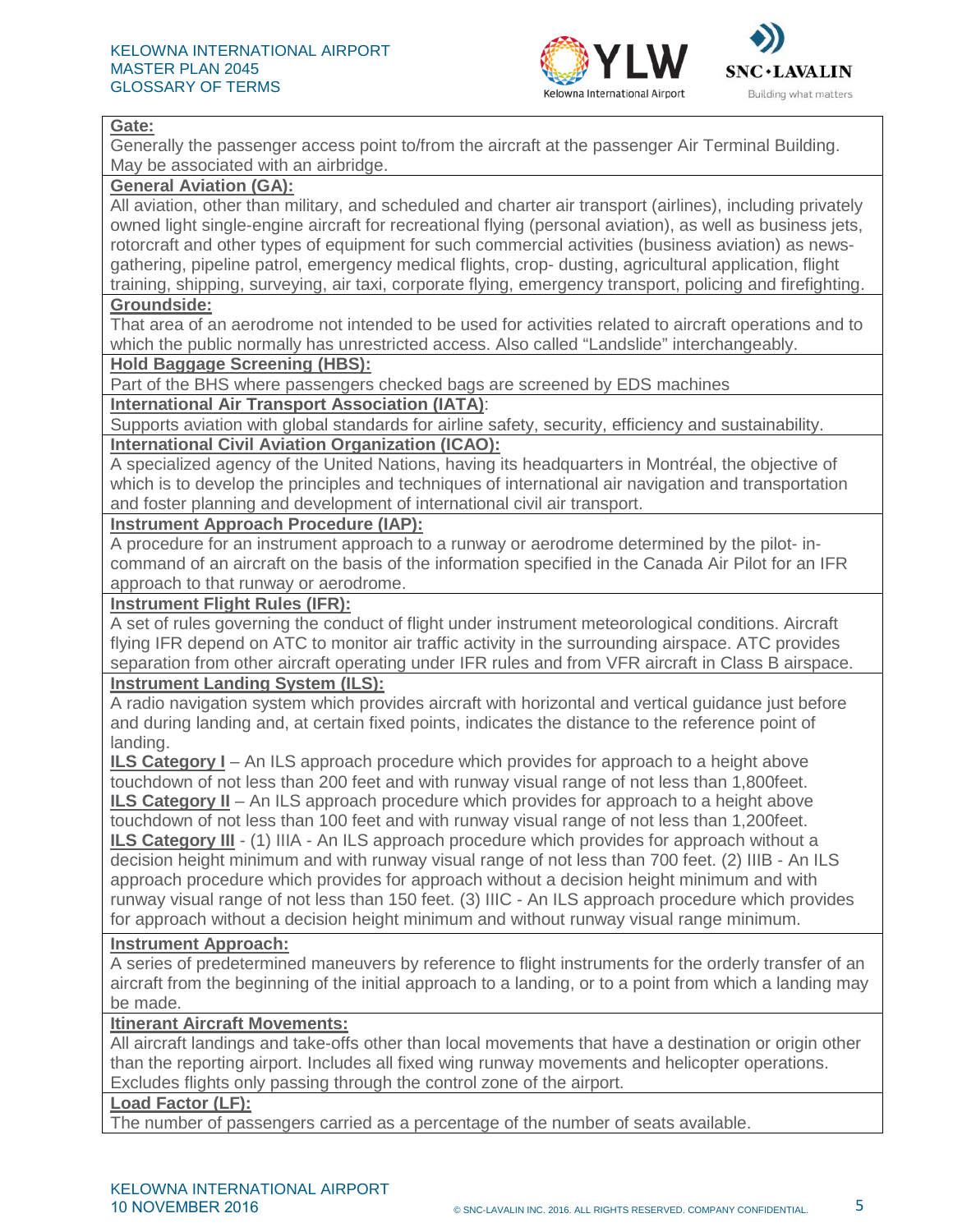



#### **Local Aircraft Movements:**

Local aircraft movements are considered as aircraft which remain in the circuit or in the vicinity of the airport and will return to the airport without landing elsewhere.

#### **LOS - Level of Service:**

Defined around passenger processing and determines issues such as comfort, queuing, wait times, etc. Levels A to F are defined as:

Level of Service A: An excellent level of service: conditions of free flow, no delays and excellent levels of comfort.

**Level of Service B:** A high level of service: conditions of stable flow, very few delays and high levels of comfort.

**Level of Service C:** A good level of service: conditions of stable flow, acceptable delays and good levels of comfort.

**Level of Service D:** An adequate level of service: conditions of unstable flow, acceptable delays for short periods of time and adequate levels of comfort.

**Level of Service E:** An inadequate level of service: conditions of unstable flow, unacceptable delays and inadequate levels of comfort.

**Level of Service F**: An unacceptable level of service: conditions of cross-flows, system breakdowns and unacceptable delays; an unacceptable level of comfort.

#### **Manoeuvering Area:**

That Part of an aerodrome intended to be used for taking off and landing of aircraft and the movement of aircraft associated with takeoff and landing, excluding aprons.

#### **Movement:**

One landing or one takeoff.

# **NAV CANADA:**

The private, non-share capital corporation providing air navigation services in Canadian airspace, and ATS in international airspace for which Canada has assumed responsibility.

#### **Noise Exposure Forecast (NEF):**

Officially recognized metric measurement used for airport noise assessment in Canada. A NEP is based on a projection (not a forecast) of aircraft movements for up to 20 years into the future, and includes aircraft types and runway configurations that may materialize during this period.

#### **Non-Directional Beacon (NDB):**

A ground-based, low frequency radio transmitter used in support of an instrument approach for airports.

#### **Non-Precision Approach:**

An instrument approach that makes use of visual and non-visual aids providing at least directional guidance adequate for a straight-in approach.

# **Non-Passenger Screening Vehicles (NPS-V):**

The security screeining of non passenger vehicles accessing restricted airport areas.

#### **Non-Passenger Screening (Terminal):**

The security screeining of non passengers accessing restricted airport areas.

#### **Origin and Destination (O/D):**

O/D passengers are those who either start or terminate their trips at an airport.

#### **OD Traffic:**

A measure of airline (passenger) traffic between the commencement point of an air passenger's journey and the end point, as distinguished from E/D traffic.

# **Obstacle Limitation Surface (OLS):**

Defines the limits to which objects may project into the airspace around airports so as to permit the intended airplane operations at the airport to be conducted safely.

#### **Planning Peak Hour Passenger:**

Represents the passenger demand during a typical very busy period rather than the busiest hour of the year.